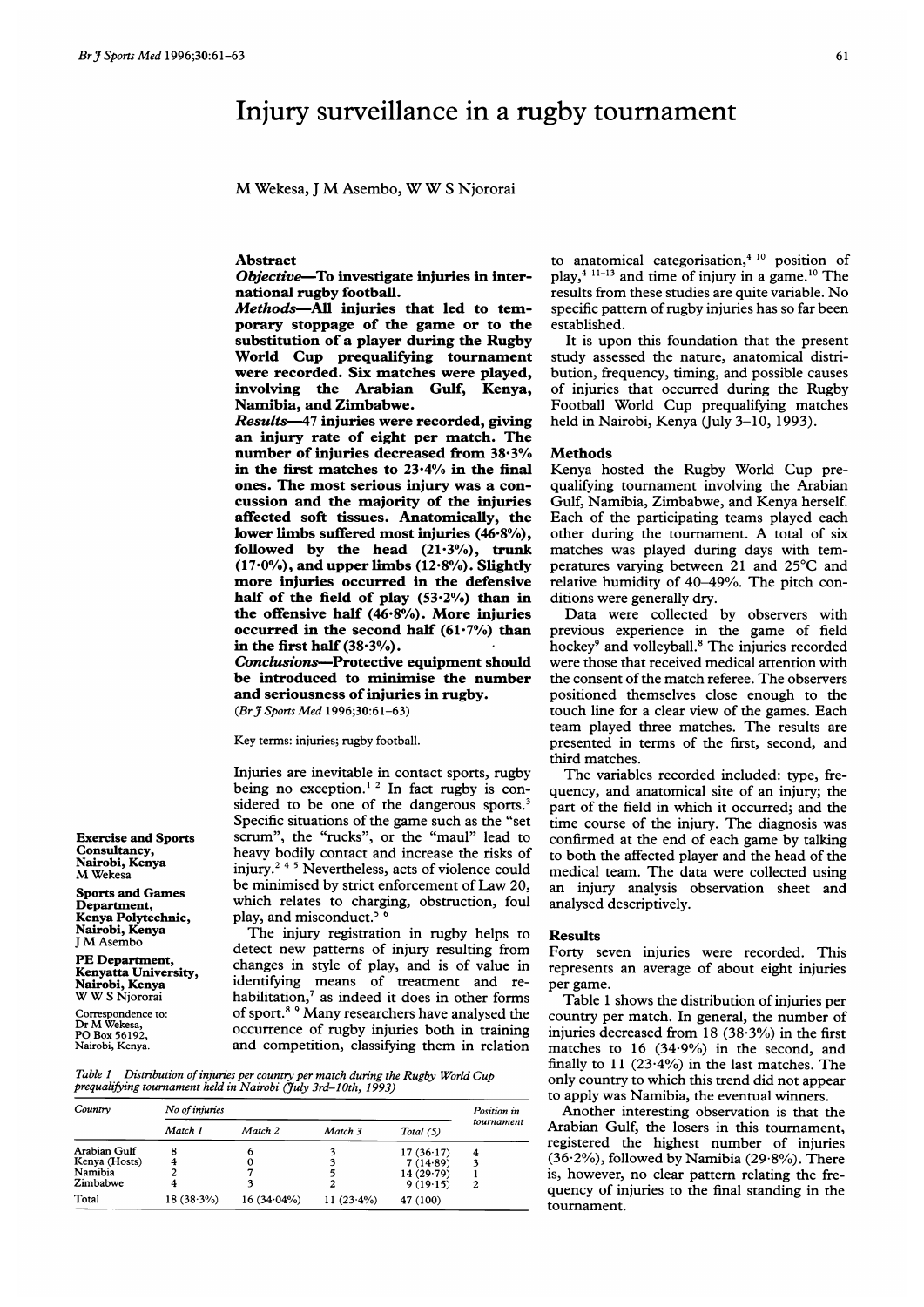| Type of injury | Match | Total $(%)$ |    |                   |
|----------------|-------|-------------|----|-------------------|
|                |       | 2           |    |                   |
| Abrasion       |       |             |    | $1(2.13\%)$       |
| Concussion     |       |             |    | $1(2.13\%)$       |
| Contusion      | 13    | 10          | 9  | 32 $(68.09\%)$    |
| Dislocation    |       |             |    | $1(2.13\%)$       |
| Laceration     |       |             | 2  | $6(12.77\%)$      |
| Nose bleeding  |       |             |    | 1(2.13%)          |
| Sprain         |       |             |    | $5(10.64\%)$      |
| Total          | 18    | 16          | 13 | 47 $(100.02\%)$ * |

Table 2 Type of injury per match during the Rugby World Cup prequalifying tournament held in Nairobi (July 3rd-10th, 1993)

\*Rounding off error.

The types of injuries per match are shown in table 2. The majority of the injuries were contusions (68.1%), followed by lacerations  $(12.8\%)$  and sprains  $(10.6\%)$ .

Table 3 shows the anatomical distribution of the injuries. The lower limbs registered the highest number of injuries  $(46.8\%)$  followed by the head  $(21.3\%)$ , the trunk  $(17.3\%)$ , the upper limbs  $(12.8\%)$ , and finally the neck  $(2.1\%)$ . The thighs alone accounted for 21.3% of all the injuries; 83-0% affected the muscles, whereas  $10.6\%$  affected the ligaments.

Of the 47 injuries registered, 25 (53-19%) occurred in the defensive part of the field, whereas the remaining 22 (46-81%) were in the offensive half.

The time course of the injuries shows that only 18 (38.3%) of the injuries occurred during the first half as opposed to 29  $(61.7%)$  in the second half (see the figure). This reflects an increase of  $61.1\%$  during the second half. The majority of the injuries occurred between the 61st and the 70th minute (25-5%), while the least  $(6.4\%)$  occurred during the 11th to the 20th minute. Compared to the same period in the first half (21st to 30th minute), the number of injuries during the 61st to 70th minute reflected <sup>a</sup> 200% increase.

## **Discussion**

Most of the studies which have been done to establish the risk probability level for

Table 3 Anatomical distribution of injuries during the Rugby World Cup prequalifying tournament held in Nairobi (7uly 3rd-1 0th, 1993)

| Body part   | No                                              | Percent of total |  |
|-------------|-------------------------------------------------|------------------|--|
| Head        |                                                 |                  |  |
| Forehead    | 4                                               | $8-5$            |  |
| Brain       |                                                 | 2·1              |  |
| Nose        | $\frac{1}{1}$ $\frac{1}{2}$ $\frac{1}{1}$       | 2.1              |  |
| Mouth       |                                                 | $2 - 1$          |  |
| Eye         |                                                 | 4.3              |  |
| Ear         |                                                 | $2 - 1$          |  |
| Neck        |                                                 | 2.1              |  |
| Upper limb  |                                                 |                  |  |
| Shoulder    |                                                 | 4.3              |  |
| Arm         | $\begin{array}{c} 2 \\ 1 \\ 2 \\ 1 \end{array}$ | $2-1$            |  |
| Wrist joint |                                                 | 4.3              |  |
| Fingers     |                                                 | $2 \cdot 1$      |  |
| Trunk       |                                                 |                  |  |
| Back        |                                                 | $2-1$            |  |
| Chest       | $\frac{1}{3}$ 1 1 2                             | $6 - 4$          |  |
| Abdomen     |                                                 | $2 \cdot 1$      |  |
| Waist       |                                                 | $2 - 1$          |  |
| Ribs        |                                                 | 4.3              |  |
| Lower limb  |                                                 |                  |  |
| Groin       | 1                                               | $2 \cdot 1$      |  |
| Thigh       | 10                                              | 21.3             |  |
| Knee        |                                                 | $8-5$            |  |
| Shin        | $\frac{4}{3}$                                   | 8.5              |  |
| Ankle       |                                                 | 6.4              |  |
| Total       | 47                                              | $99.9*$          |  |

\*Rounding off error.



Time course of injuries during the Rugby World Cup prequalifying tournament held in Nairobi, Kenya (July 3rd-10th, 1993).

rugby were based on medical records.<sup>6 11 13-15</sup> Although this approach tends to ignore some minor injuries where treatment is not sought,<sup>10</sup> its modification as used in this study proved useful and convenient. The design of this study differs from all previous ones in rugby as it was prospective rather than retrospective. Therefore, the results obtained are not exactly comparable with those of other studies.

In the tournament under review, the majority of the injuries affected the muscles and the ligaments. This observation is in agreement with other findings in rugby<sup>45</sup> as well as in hockey,<sup>9</sup> and soccer.<sup>16</sup>

We noted an average injury rate per game of about eight. This finding compares well with the average of nine by Reilly and Hardiker.<sup>10</sup>

Our observation that the number of injuries decreased as the tournament progressed is difficult to explain on the basis of the data from this study. The number of players remained constant as they had already been registered. We think that the motivation to win must have decreased over time, hence accounting for this trend. However, this needs further investigation.

Most of the injuries in this tournament affected soft tissues. The most serious injury was <sup>a</sup> concussion. We did not register very serious injuries such as have been recorded elsewhere, for example, fractures<sup>5</sup> and spinal injuries. $<sup>6</sup>$ </sup>

If the field of play is divided into defensive and offensive parts separated by the centre line, then more injuries occurred in the defensive half of the field  $(53.2\%)$ , although the difference was minimal.

In a study done in Great Britain, more injuries were reported in the second half of the